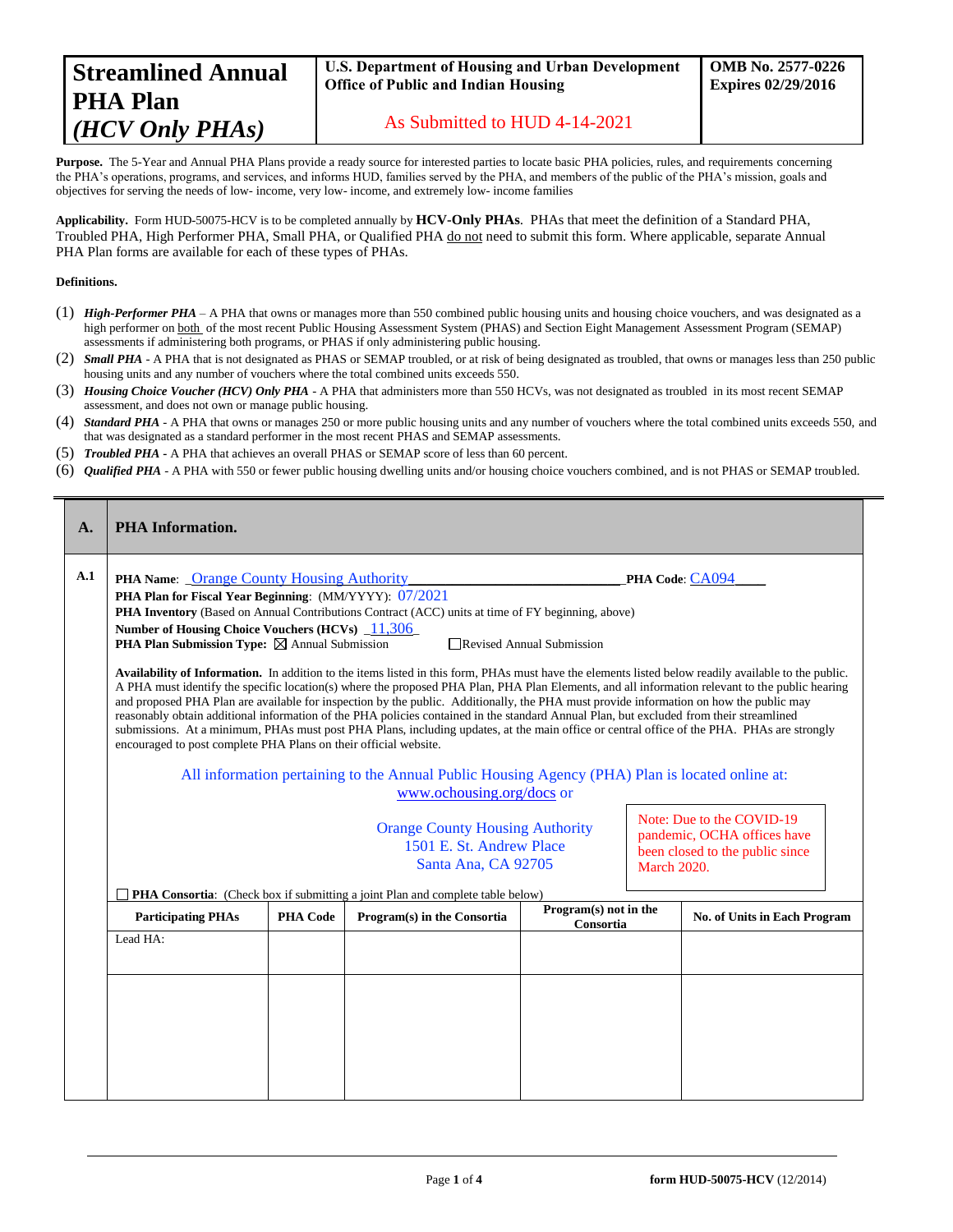| <b>B.</b> | <b>Annual Plan.</b>                                                                                                                                                                                                                                                                                                                                                                                                                                                                                                                                                                                                                                                                                  |                 |  |  |  |  |  |  |
|-----------|------------------------------------------------------------------------------------------------------------------------------------------------------------------------------------------------------------------------------------------------------------------------------------------------------------------------------------------------------------------------------------------------------------------------------------------------------------------------------------------------------------------------------------------------------------------------------------------------------------------------------------------------------------------------------------------------------|-----------------|--|--|--|--|--|--|
| B.1       | <b>Revision of PHA Plan Elements.</b>                                                                                                                                                                                                                                                                                                                                                                                                                                                                                                                                                                                                                                                                |                 |  |  |  |  |  |  |
|           | (a) Have the following PHA Plan elements been revised by the PHA since its last Annual Plan submission?                                                                                                                                                                                                                                                                                                                                                                                                                                                                                                                                                                                              |                 |  |  |  |  |  |  |
|           | Y<br>N<br>⊠<br>Housing Needs and Strategy for Addressing Housing Needs.<br>Deconcentration and Other Policies that Govern Eligibility, Selection, and Admissions.<br>Financial Resources.<br>$\boxtimes$<br>$\boxtimes$ Rent Determination.<br>⊠<br>Operation and Management.<br>$\boxtimes$ Informal Review and Hearing Procedures.<br>$\boxtimes$ Homeownership Programs.<br>$\boxtimes$ Self Sufficiency Programs and Treatment of Income Changes Resulting from Welfare Program Requirements.                                                                                                                                                                                                    |                 |  |  |  |  |  |  |
|           | $\boxtimes$ Substantial Deviation.<br>Significant Amendment/Modification.<br>⊠                                                                                                                                                                                                                                                                                                                                                                                                                                                                                                                                                                                                                       |                 |  |  |  |  |  |  |
|           | (b) If the PHA answered yes for any element, describe the revisions for each element(s):                                                                                                                                                                                                                                                                                                                                                                                                                                                                                                                                                                                                             |                 |  |  |  |  |  |  |
|           | In May 2020, OCHA finalized updates to its Administrative Plan. The primary and most critical updates to the Plan<br>were changes to the policy regarding placement on the waiting list, which have been made to address the significant<br>need for affordable housing in Orange County. Updates included, but were not limited to, OCHA's ability to perform a<br>random selection (lottery) to determine applicants that will be placed on the waiting list and OCHA's ability to open its<br>waiting list only to applicants who qualify for one or more OCHA preferences. Attachment A of the Annual PHA Plan<br>is a Summary of Substantial Revisions made to the Administrative Plan in 2020. |                 |  |  |  |  |  |  |
|           | <b>Financial Resources</b>                                                                                                                                                                                                                                                                                                                                                                                                                                                                                                                                                                                                                                                                           |                 |  |  |  |  |  |  |
|           | Annual Contributions for Housing Choice Voucher Program:                                                                                                                                                                                                                                                                                                                                                                                                                                                                                                                                                                                                                                             | \$166,313,874   |  |  |  |  |  |  |
|           | Family Self-Sufficiency Program Coordinators:                                                                                                                                                                                                                                                                                                                                                                                                                                                                                                                                                                                                                                                        | \$<br>288,000   |  |  |  |  |  |  |
|           | <b>Mainstream Voucher Program:</b>                                                                                                                                                                                                                                                                                                                                                                                                                                                                                                                                                                                                                                                                   | \$<br>1,705,608 |  |  |  |  |  |  |
|           | <b>TOTAL</b>                                                                                                                                                                                                                                                                                                                                                                                                                                                                                                                                                                                                                                                                                         | \$168,307,482   |  |  |  |  |  |  |
| B.2       | <b>New Activities</b>                                                                                                                                                                                                                                                                                                                                                                                                                                                                                                                                                                                                                                                                                |                 |  |  |  |  |  |  |
|           | (a) Does the PHA intend to undertake any new activities related to the following in the PHA's current Fiscal Year?                                                                                                                                                                                                                                                                                                                                                                                                                                                                                                                                                                                   |                 |  |  |  |  |  |  |
|           | Y<br>N<br>Project Based Vouchers.<br>⊠                                                                                                                                                                                                                                                                                                                                                                                                                                                                                                                                                                                                                                                               |                 |  |  |  |  |  |  |
|           | (b) If this activity is planned for the current Fiscal Year, describe the activities. Provide the projected number of project-based units and general<br>locations, and describe how project-basing would be consistent with the PHA Plan.                                                                                                                                                                                                                                                                                                                                                                                                                                                           |                 |  |  |  |  |  |  |
|           | In addition to the project-based activities, which are in progress (see Attachment B), and will continue into the next<br>reporting period, in response to Notices of Funding Availability, there are additional projects under review. As<br>opportunities become available and upon notification to HUD, OCHA will continue to explore use of project-based<br>vouchers to meet the local need for affordable housing.                                                                                                                                                                                                                                                                             |                 |  |  |  |  |  |  |
|           | OCHA's project-based activities are consistent with the PHA Plan and the Administrative Plan in that they promote<br>deconcentration, expand housing choice and address the need for long-term, affordable housing. Further, the activities<br>contribute to the achievement of the goals OCHA set forth in Section B.2 of the Five-Year PHA Plan.                                                                                                                                                                                                                                                                                                                                                   |                 |  |  |  |  |  |  |
| B.3       | <b>Most Recent Fiscal Year Audit.</b>                                                                                                                                                                                                                                                                                                                                                                                                                                                                                                                                                                                                                                                                |                 |  |  |  |  |  |  |
|           | (a) Were there any findings in the most recent FY Audit?                                                                                                                                                                                                                                                                                                                                                                                                                                                                                                                                                                                                                                             |                 |  |  |  |  |  |  |
|           | Y N N/A<br>□⊠□                                                                                                                                                                                                                                                                                                                                                                                                                                                                                                                                                                                                                                                                                       |                 |  |  |  |  |  |  |
|           | (b) If yes, please describe:                                                                                                                                                                                                                                                                                                                                                                                                                                                                                                                                                                                                                                                                         |                 |  |  |  |  |  |  |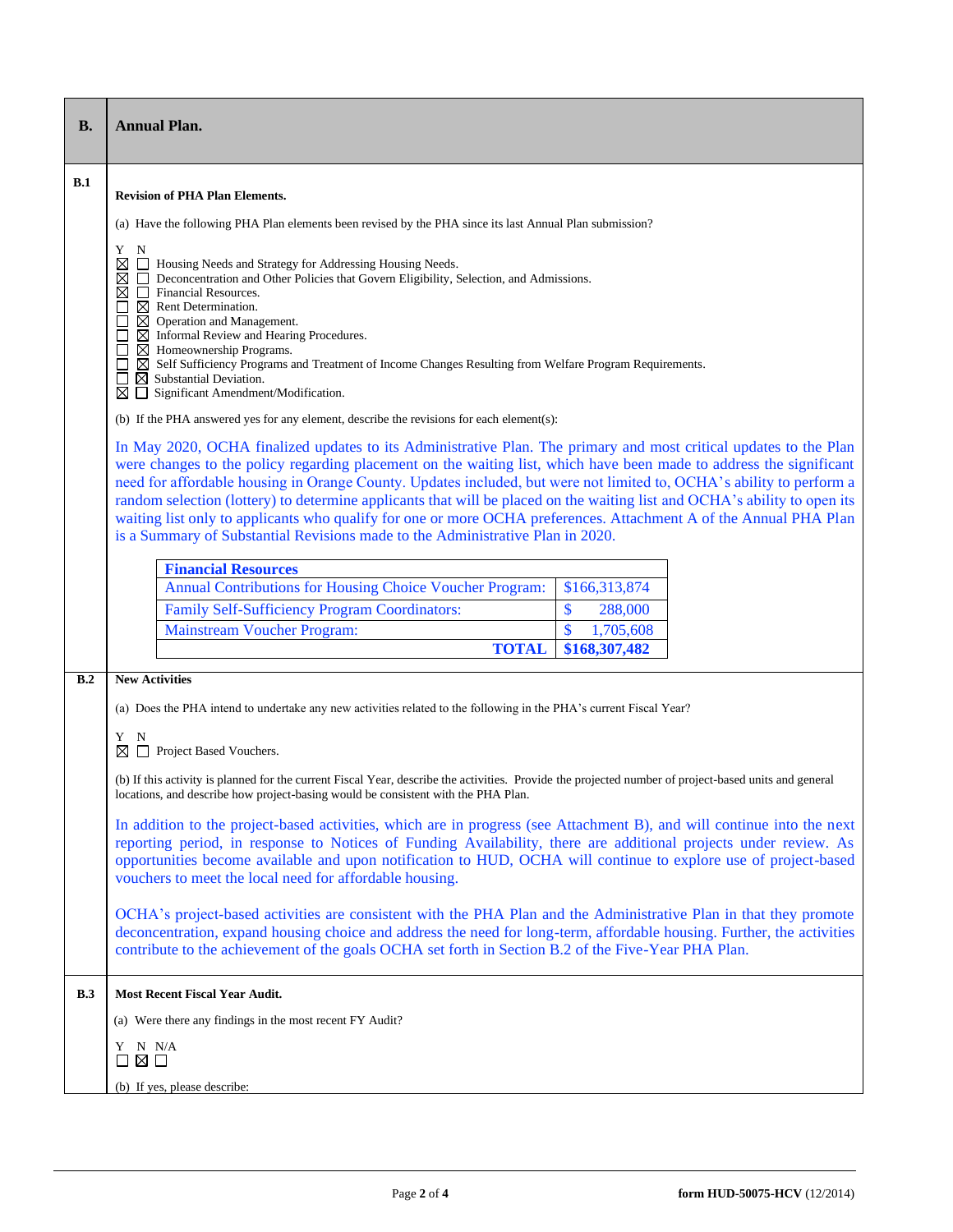| B.4        | <b>Civil Rights Certification</b>                                                                                                                                                                                                                                                                                                                                                                                                                                                                          |  |  |  |  |  |  |  |  |
|------------|------------------------------------------------------------------------------------------------------------------------------------------------------------------------------------------------------------------------------------------------------------------------------------------------------------------------------------------------------------------------------------------------------------------------------------------------------------------------------------------------------------|--|--|--|--|--|--|--|--|
|            | Form HUD-50077, PHA Certifications of Compliance with the PHA Plans and Related Regulations, must be submitted by the PHA as an electronic<br>attachment to the PHA Plan.                                                                                                                                                                                                                                                                                                                                  |  |  |  |  |  |  |  |  |
| B.5        | Certification by State or Local Officials.                                                                                                                                                                                                                                                                                                                                                                                                                                                                 |  |  |  |  |  |  |  |  |
|            | Form HUD 50077-SL, Certification by State or Local Officials of PHA Plans Consistency with the Consolidated Plan, must be submitted by the<br>PHA as an electronic attachment to the PHA Plan.                                                                                                                                                                                                                                                                                                             |  |  |  |  |  |  |  |  |
| <b>B.6</b> | Progress Report.                                                                                                                                                                                                                                                                                                                                                                                                                                                                                           |  |  |  |  |  |  |  |  |
|            | Provide a description of the PHA's progress in meeting its Mission and Goals described in its 5-Year PHA Plan.                                                                                                                                                                                                                                                                                                                                                                                             |  |  |  |  |  |  |  |  |
|            | <b>Goal #1 Open the Housing Choice Voucher Program Waiting List</b><br>Due to the impacts of COVID-19, OCHA has postponed opening of the waiting list. Potential opening of the<br>waiting list will be evaluated in 2022/2023.                                                                                                                                                                                                                                                                            |  |  |  |  |  |  |  |  |
|            | Goal #2 Enhance accessibility for disabled and limited English proficient persons<br>A translation function to Chinese, Spanish and Vietnamese has been applied to OCHA's webpage for limited<br>$\bullet$<br>English proficient persons.<br>American Sign Language interpreters and the California Relay Service are used to communicate with those<br>$\bullet$<br>who are hard of hearing.<br>Execution of a contract for translation services in-person and via telephone is in progress.<br>$\bullet$ |  |  |  |  |  |  |  |  |
|            | Goal #3 Expand efforts to affirmatively further fair housing<br>Due to the proposed rule published in January 2020 on affirmatively furthering fair housing, OCHA is<br>$\bullet$<br>currently evaluating its expansion of efforts. Meanwhile, OCHA continues to comply with 24 Code of<br>Federal Regulations (CFR) §5.150.                                                                                                                                                                               |  |  |  |  |  |  |  |  |
|            | Goal #4 Identify and utilize technology to enhance operational effectiveness and efficiency in delivery of<br>housing assistance services<br>All new Housing Choice Voucher Program files are digital.<br>$\bullet$                                                                                                                                                                                                                                                                                        |  |  |  |  |  |  |  |  |
|            | All newly created historical records are imaged to prevent creation of physical files.<br>$\bullet$<br>The Assistance Connect portal is available for applicant and landlord use to communicate with staff and<br>$\bullet$<br>transmit documents as needed.                                                                                                                                                                                                                                               |  |  |  |  |  |  |  |  |
|            | DocuSign seats and Adobe Pro licenses were purchased to eliminate need for original signatures in certain<br>$\bullet$<br>instances.                                                                                                                                                                                                                                                                                                                                                                       |  |  |  |  |  |  |  |  |
|            | Remote Virtual Inspections for new move-ins were implemented in late 2020.<br>$\bullet$<br>Virtual briefings and electronic reexaminations were implemented in late 2020.                                                                                                                                                                                                                                                                                                                                  |  |  |  |  |  |  |  |  |
|            | The public has the option of using the technologies provided, but are not required to do so. Appointments for<br>$\bullet$<br>individual service are always available.                                                                                                                                                                                                                                                                                                                                     |  |  |  |  |  |  |  |  |
|            | Goal #5 Expand the supply of affordable housing by applying for additional housing assistance funding and<br>programs that may become available                                                                                                                                                                                                                                                                                                                                                            |  |  |  |  |  |  |  |  |
|            | Because OCHA was a previous recipient of Mainstream Program Vouchers, HUD awarded OCHA a 30<br>$\bullet$<br>percent increase in vouchers, which have been prioritized to house 24 additional households that frequently<br>utilize Orange County hospitals/emergency services.                                                                                                                                                                                                                             |  |  |  |  |  |  |  |  |
|            | In response to Notice PIH 2020-22 Mainstream Vouchers - Non-Competitive Opportunity for Additional<br>$\bullet$<br>Vouchers authorized by the Coronavirus Aid, Relief, and Economic Security Act, OCHA applied for and was<br>awarded 100 vouchers. The 100 Mainstream vouchers have been prioritized for those transitioning from<br>Projects Roomkey/Homekey and Toolbelt into permanent housing.                                                                                                        |  |  |  |  |  |  |  |  |
|            |                                                                                                                                                                                                                                                                                                                                                                                                                                                                                                            |  |  |  |  |  |  |  |  |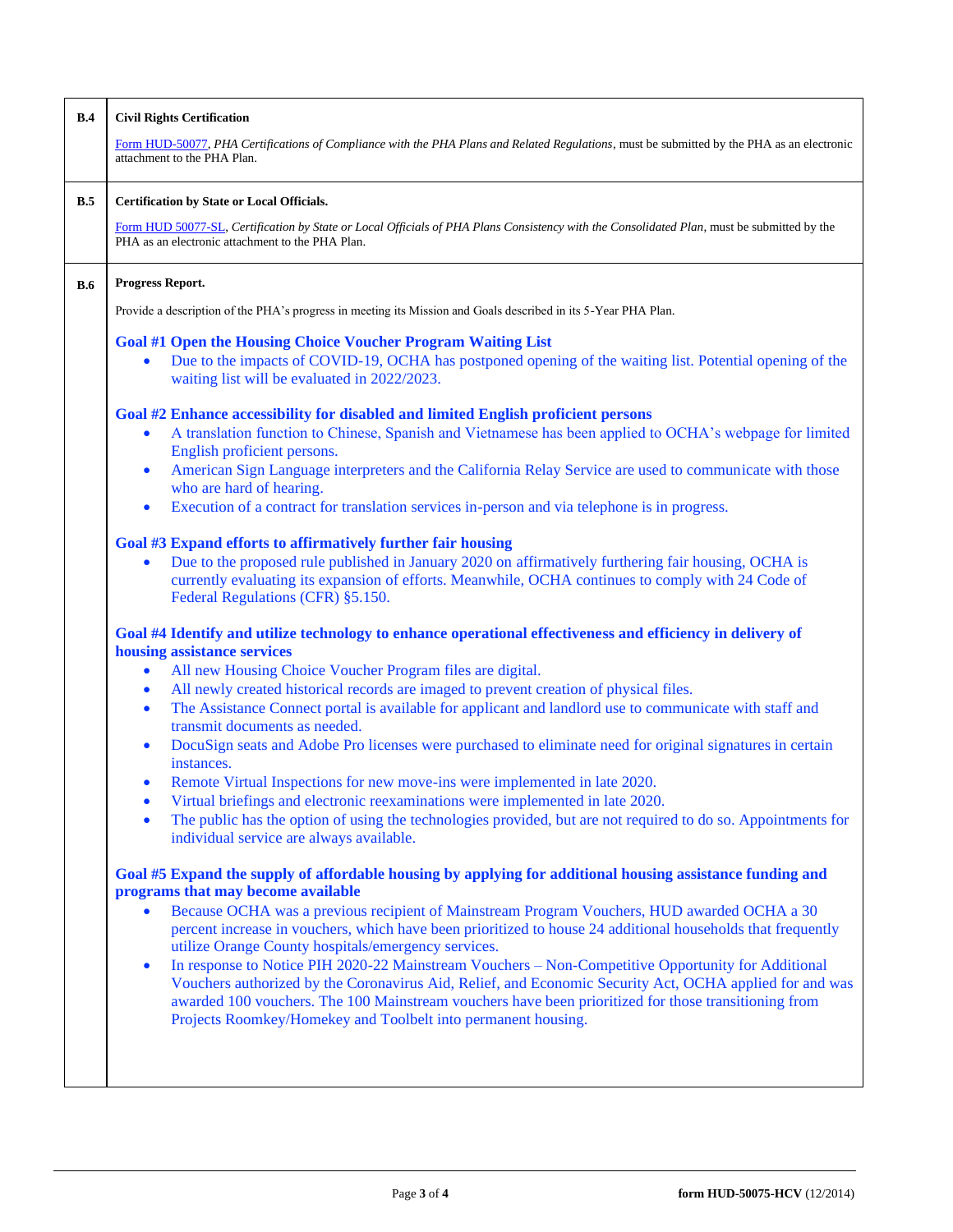| <b>B.6</b> | <b>Goal #6 Promote Family Self Sufficiency</b>                                                                                                                                                                                          |
|------------|-----------------------------------------------------------------------------------------------------------------------------------------------------------------------------------------------------------------------------------------|
|            | OCHA applied for renewal of its Family Self Sufficiency (FSS) Coordinator funding and was awarded<br>\$288,000.                                                                                                                         |
|            | OCHA continued participating in the national study of the FSS Program conducted by MDRC, which was<br>$\bullet$<br>extended into 2021.                                                                                                  |
|            | OCHA graduated 13 households from the FSS Program and disbursed more than \$181,374 to said<br>$\bullet$<br>households.                                                                                                                 |
|            | Participation in OCHA's FSS Program is 53 percent higher than mandated by HUD.<br>$\bullet$                                                                                                                                             |
|            | OCHA routinely conducts recruitment to all Housing Choice Voucher holders and performs targeted<br>$\bullet$<br>recruitment for households participating in the Family Unification and Veterans Affairs Supportive Housing<br>Programs. |
|            | Approximately 20 percent of participation in the FSS Program is by households in the Family Unification<br>$\bullet$<br>Program and Veterans Affairs Supportive Housing Program.                                                        |
| B.7        | <b>Resident Advisory Board (RAB) Comments.</b>                                                                                                                                                                                          |
|            | (a) Did the RAB(s) provide comments to the PHA Plan?                                                                                                                                                                                    |
|            | Y<br>N                                                                                                                                                                                                                                  |
|            | $\boxtimes$ The Resident Advisory Board made no comments or recommendations.<br>$\Box$                                                                                                                                                  |
|            | If yes, comments must be submitted by the PHA as an attachment to the PHA Plan. PHAs must also include a narrative describing their<br>(a)<br>analysis of the RAB recommendations and the decisions made on these recommendations.      |

r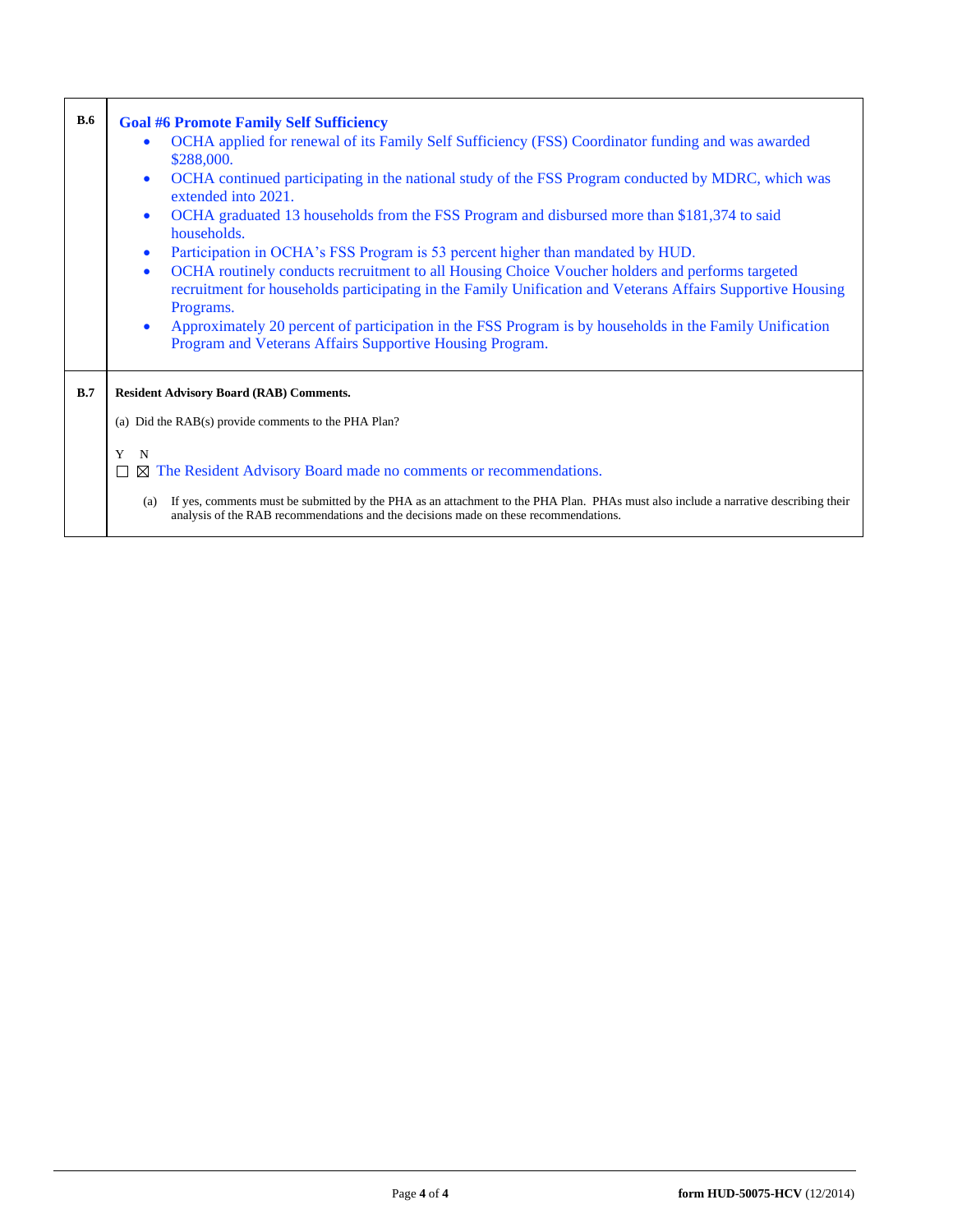# **CCommunity Resources Orange County Housing Authority**

# **ADMINISTRATIVE PLAN SUBSTANTIAL REVISIONS FOR 2020**

## Summary of Substantial Revisions by Chapter:

- 1. Overview of the Program and Plan
	- No substantial changes
- 2. Fair Housing and Equal Opportunity
	- No substantial changes
- 3. Eligibility
	- Added "in the instance OCHA opens its waiting list only to applicants who qualify for one or more OCHA preferences, if OCHA determines the applicant does not qualify for the preference, the applicant will be made ineligible".
- 4. Applications, Waiting List, and Tenant Selection
	- Added "as permitted by HUD Notice PIH-2012-34, based on local housing needs and priorities, OCHA may open its waiting list only to applicants who qualify for one or more OCHA preferences".
	- $\bullet$  Added "when the application period ends, if less than 12,000 applications are received, all applications will be placed on the waiting list. If more than 12,000 applications are received (which is the number of applications OCHA reasonably anticipates can be addressed within a three (3) year period), OCHA's housing software will perform a random selection (lottery) to determine which 12,000 applications will be placed on the waiting list. Those not randomly selected will not be placed on the waiting list. Applicants who have been chosen by random selection (lottery) will be placed on the waiting list according to any preference(s) for which they claim on the pre-application, and then by random selection (lottery) number placement within the preference category. The results of either of the aforementioned random selections are not subject to appeal".
	- Added "provisions for closing the waiting list will be provided via public notice when reopening of the waiting list is announced".
	- Removed "OCHA will close the waiting list when the estimated waiting period for housing assistance for applicants on the list reaches 24 months or more for the most current applicants".
	- Added "Mainstream Voucher Program (MVP) HUD allocated funding to provide Housing Choice Voucher tenant-based rental assistance for qualifying non-elderly persons with disabilities. Participants are admitted under targeted funding provisions and must meet applicable verification and eligibility requirements".
	- Revised "up to 100 homeless persons and families and/or other persons with special needs, who require supportive services that will be **assisted** in units designated for project-based Vouchers. These Vouchers will be dedicated to the property for **up to 20** years".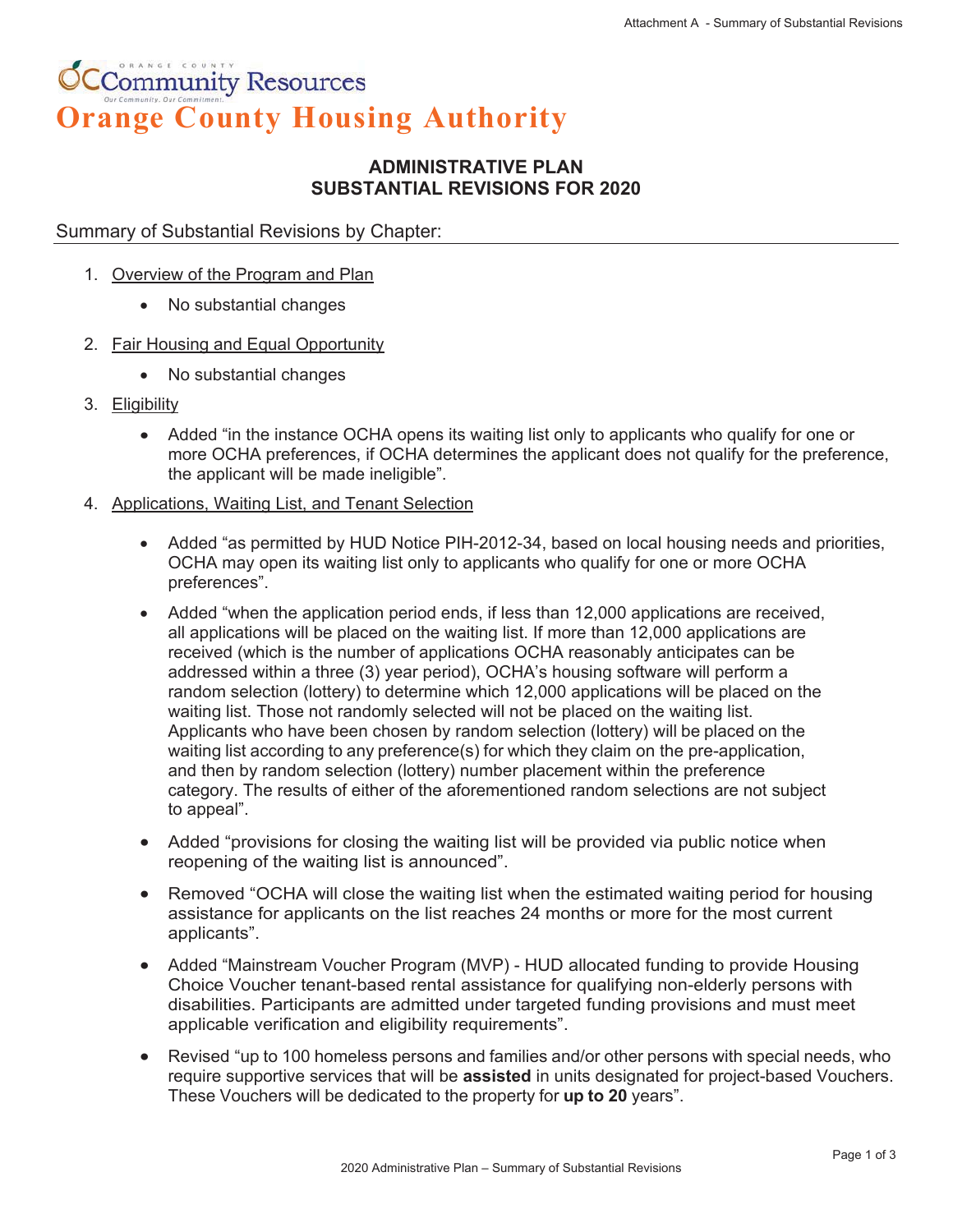- 5. Briefings and Voucher Issuance
	- No substantial changes
- 6. Income and Subsidy Determinations
	- No substantial changes
- 7. Verification
	- No substantial changes
- 8. Housing Quality Standards and Rent Reasonableness Determinations
	- Removed "mold" from the list of "life threatening conditions".
	- Revised "inspections conducted in OCHA's jurisdiction for the other Housing Authorities (Anaheim, Garden Grove **and Santa Ana**) that have entered into a Mobility Agreement in Orange County".
- 9. General Leasing Policies
	- No substantial changes
- 10. Moving with Continued Assistance and Portability
	- No substantial changes
- 11. Re-Examinations
	- No substantial changes
- 12. Termination of Assistance and Tenancy
	- No substantial changes
- 13. Owners
	- No substantial changes
- 14. Program Integrity
	- No substantial changes
- 15. Special Housing Types
	- No substantial changes
- 16. Program Administration
	- No substantial changes
- 17. Project-Based Vouchers
	- Added "and/or another qualified person or entity" throughout chapter.
	- Revised "OCHA will enter into a HAP contract with an owner for an initial term of no less than one year and no more than **20** years. The term of all PBV HAP contracts will be negotiated with the owner on a case-by-case basis. At any time before expiration of the HAP contract, OCHA may extend the term of the contract for an additional term of up to **20** years if OCHA determines an extension is appropriate to continue providing affordable housing for low-income families or to expand housing opportunities".
	- Added "for Permanent Supportive Housing projects, OCHA may issue project-based vouchers based on referrals from the Orange County Coordinated Entry System (CES). If OCHA chooses to accept referrals from CES, OCHA will connect applicants who are listed on the tenant-based waiting list to the appropriate party for placement on the CES list".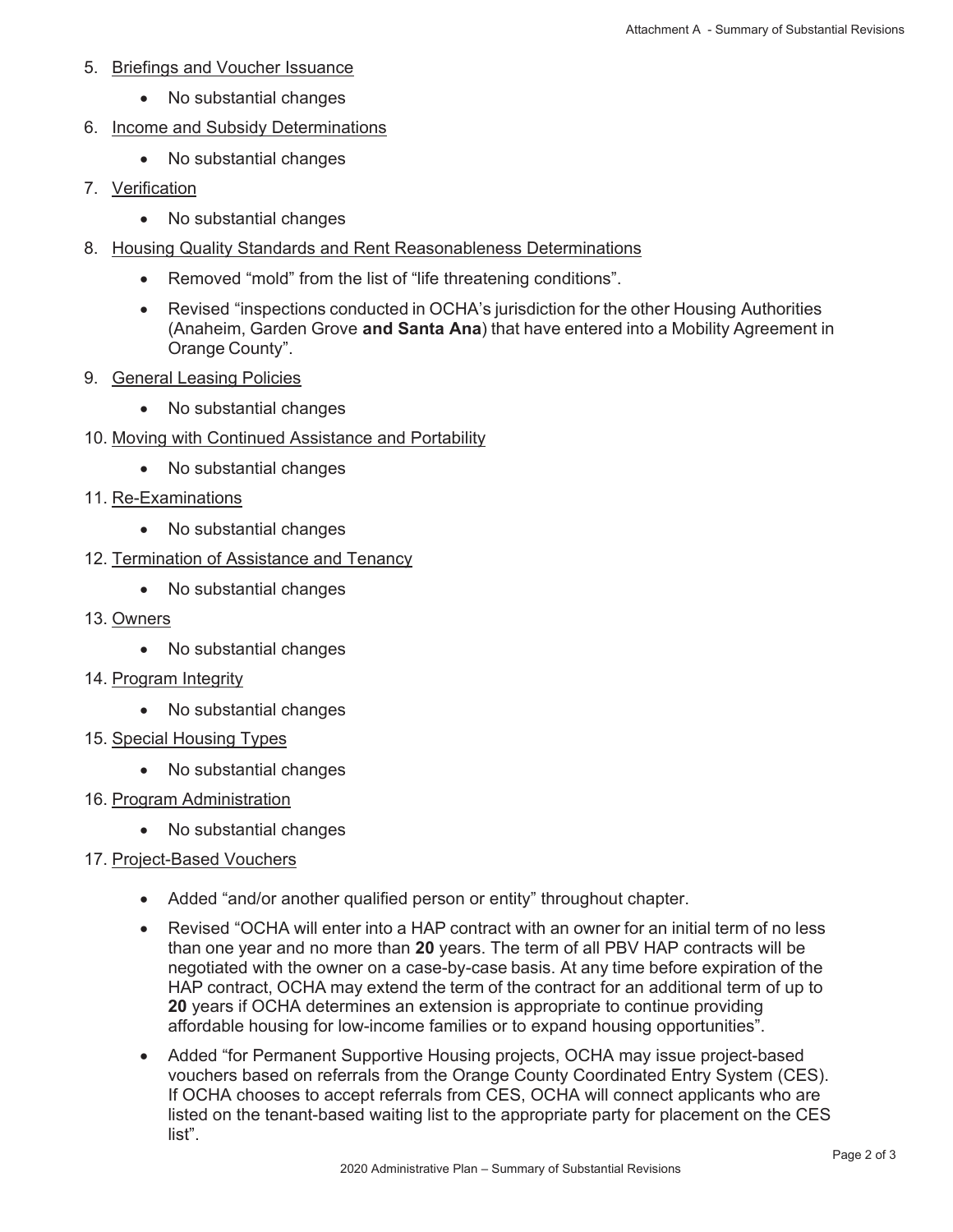- unit based on elderly or disabled family status to continue to reside in a unit, where through circumstances beyond the control of the family, as determined by OCHA the elderly or disabled family member no longer resides in the unit. Once the family vacates the unit, in order to continue as an excepted unit under the HAP contract, the unit must be made available to and occupied by a qualifying family". Attachment A - Summary of Substantial Revisions Added "OCHA may allow a family that initially qualified for occupancy of the excepted
- Added "if an assisted family moves out of the unit, the owner may keep the housing assistance payment for the calendar month when the family moves out. However, the owner may not keep the payment if OCHA determines the vacancy is the owner's fault. If OCHA determines that the owner is responsible for a vacancy and, as a result, is not entitled to keep the housing assistance payment, OCHA will notify the owner of the amount of the housing assistance payments that must be repaid. OCHA will require the owner to repay the amount owed in accordance with the policies in 16-IV.B. HUD regulations allow vacancy payments to be made at the discretion of the PHA. Effective (insert date Admin Plan is to be approved), OCHA will not enter into any new HAP contracts that include payments to the owner for vacancy losses".
- 18. Family Self Sufficiency Program
	- No substantial changes
- 19. Family Unification Program
	- Revised "youths 18 to 24 years old who left foster care at age 16 or older and lack adequate housing".
	- x Revised "assistance to FUP youths is limited to **36** months".

## 20. HCV Assistance for Non-Elderly Disabled Persons (NED)

- Removed "21 I.I. Program Administration" section
- 21. Veterans Affairs Supportive Housing
	- Revised "after referred applicants are processed for HCV eligibility the applicant will be scheduled for a briefing which will contain the same information as distributed during a scheduled HCV briefing".
- 22. Mainstream Voucher Program
	- Added chapter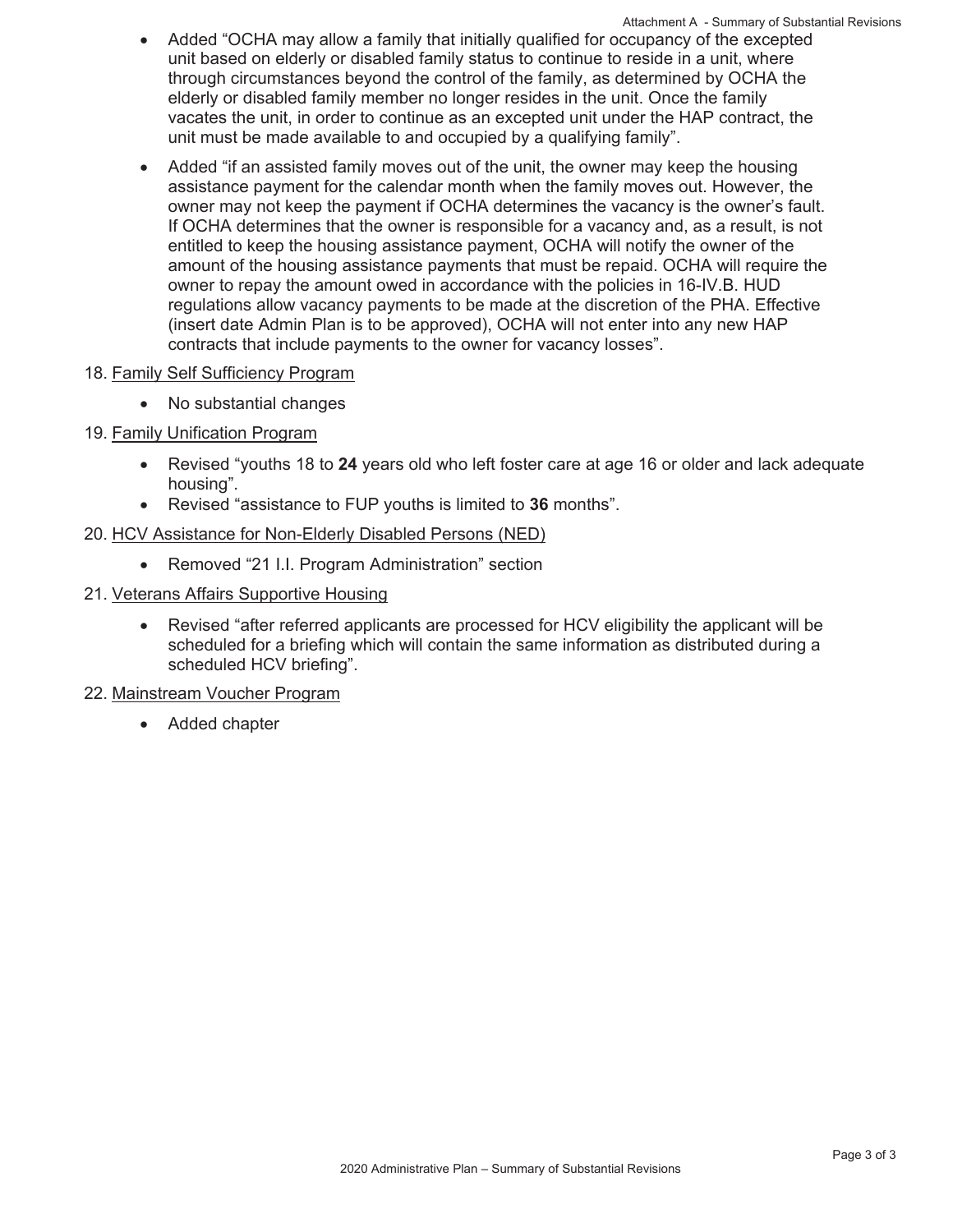Attachment B - Project Based Activities

| <b>Project Name/Type</b> | <b>City</b> | <b>Developer</b> | Total<br># of<br><b>Units</b> | <b>MHSA</b><br><b>Units</b> | <b>Voucher Type &amp; Bdr Size</b> | <b>Target</b> | <b>HAP</b><br><b>Effective</b><br><b>Population Date/Number</b><br>Leased | <b>Board</b><br><b>Approved</b><br><b>Date</b> |
|--------------------------|-------------|------------------|-------------------------------|-----------------------------|------------------------------------|---------------|---------------------------------------------------------------------------|------------------------------------------------|

| <b>PROJECTS UNDER CONSTRUCTION (AHAP Executed)</b>                        |                        |                                              |    |       |                                                                                                                      |                       |                                                               |            |
|---------------------------------------------------------------------------|------------------------|----------------------------------------------|----|-------|----------------------------------------------------------------------------------------------------------------------|-----------------------|---------------------------------------------------------------|------------|
| <b>Salerno at Cypress</b><br>Village (Formerly Cypress Irvine<br>Village) |                        | Chelsea<br>Investment<br>Corporation         | 80 | n/a   | Total 25 units<br>11 - 1 Bedroom VASH<br>4 - 3 Bedroom VASH<br>10 - 3 Bedroom HCV<br>Homeless                        | Veterans/<br>Families | <b>Construction</b><br>Completed<br>12/28/2020                | 12/18/2018 |
| <b>Buena Esperanza</b><br>(formerly Jamboree PSH)<br><b>Angle Tr</b>      | Anaheim                | Jamboree Housing<br>Corporation              | 70 | $35*$ | Total 69 units<br>20 - Studio VASH<br>*35 MHSA and 14 HCV PBV<br>are issued by Anaheim<br>Housing Authority not OCHA | Veterans/<br>Families | Under<br>Construction -<br>Estimated<br>Completion<br>05/2021 | 8/13/2019  |
| <b>Westminster Crossing</b>                                               | Westminster            | Meta Housing<br>Corporation                  | 65 | 20    | <b>Total 20 HCV units</b><br>20 - 1 Bedroom<br>Homeless                                                              | <b>Homeless</b>       | Under<br>Construction -<br>Estimated<br>Completion<br>08/2021 | 2/26/2019  |
| <b>Altrudy Senior Apts</b>                                                | Yorba Linda            | Orange Hsg Dev<br>Corp/C&C Dev Co,<br>LLC    | 48 | 8     | <b>Total 8 HCV units</b><br>8 - 1 Bedroom                                                                            | Seniors               | Under<br>Construction -<br>Estimated<br>Completion<br>10/2021 | 6/25/2019  |
| <b>Ascent (formerly Airport</b><br>lnn)                                   | <b>Buena Park</b>      | Jamboree Housing<br>Corporation              | 58 | 28    | <b>Total 57 HCV units</b><br>57 - Studio                                                                             | <b>Homeless</b>       | Under<br>Construction -<br>Estimated<br>Completion<br>12/2021 | 2/25/2020  |
| Fountain Valley Housing Fountain Valley                                   |                        | The Related<br>Companies of CA<br><b>LLC</b> | 50 | n/a   | <b>Total 8 VASH units</b><br>8 - 1 Bedroom                                                                           | Veterans              | Pending -<br>Estimated<br>Completion<br>2/2022                | 6/25/2019  |
| <b>The Groves</b>                                                         | San Juan<br>Capistrano | <b>C&amp;C Development</b>                   | 75 | 8     | <b>Total 8 HCV units</b><br>8 - 1 Bedroom                                                                            | Seniors               | Pending -<br>Estimated<br>Completion<br>04/2022               | 11/5/2019  |